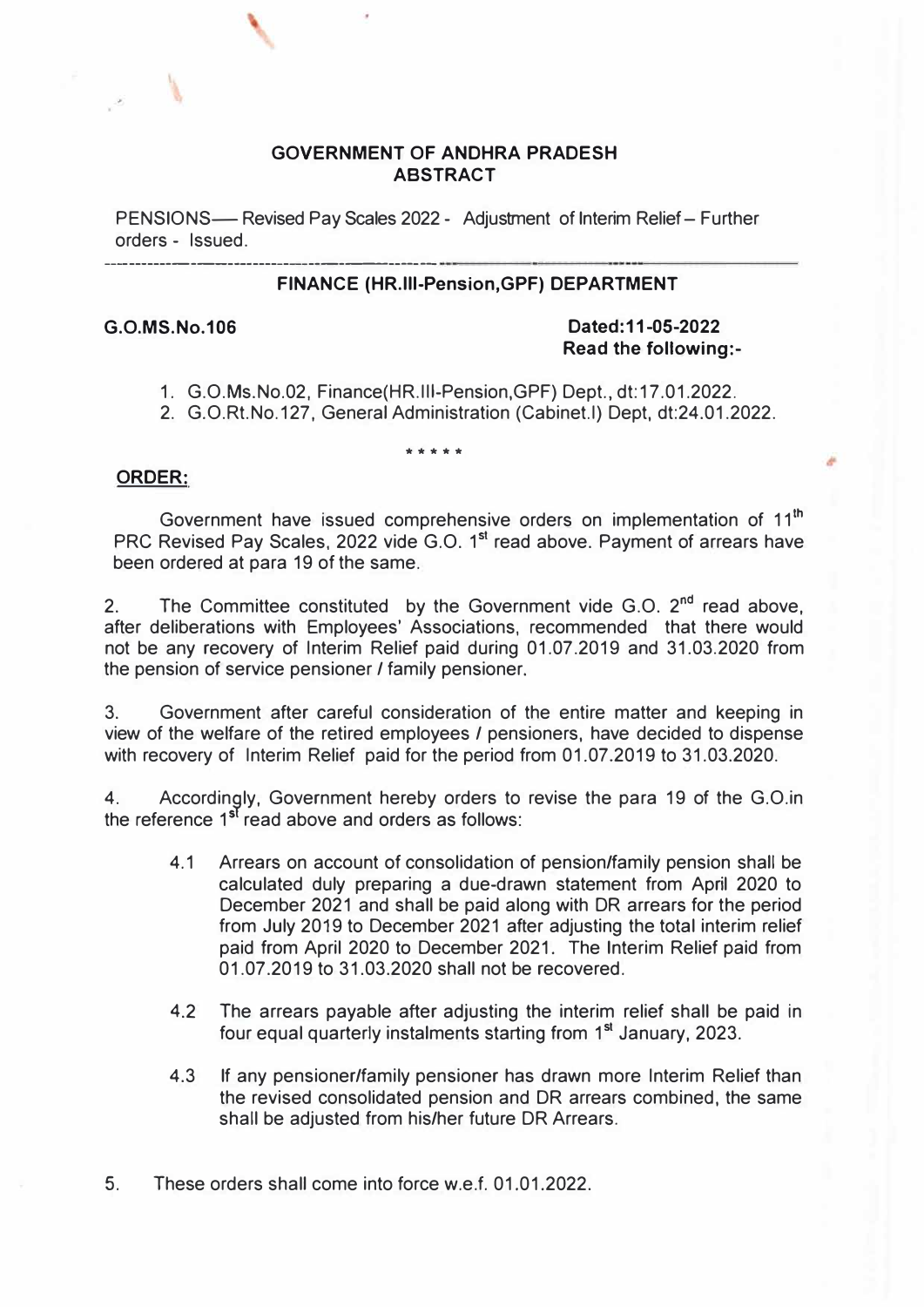6. **This** order is. available online and can be accessed at http://apegazette.cgg.gov.in.

## (BY ORDER AND IN THE NAME OF THE GOVERNOR OF ANDHRA PRADESH)

### **SHAMSHER SINGH RAWAT** SPECIAL CHIEF SECRETARY TO GOVERNMENT

Tο.

The Accountant General, Andhra Pradesh, Vijayawada

The Accountant General, Andhra Pradesh, Vijayawada(byname).

The Director of Treasuries & Accounts, Ibrahimpatnam, A.P.

The Pay & Accounts Officer, Ibrahimpatnam, Krishna District.

All Special Chief Secretaries/Principal Secretaries/Secretaries to Government.

All the Departments of Secretariat(10copieseach).

The Registrar General, High Court of Andhra Pradesh, Nelapadu, Guntur district.

The Resident Commission of Andhra Pradesh in New Delhi, AndhraBhawan, 1 Ashoka Road, New Delhi

All the Heads of Departments.

All District Collectors.

All District Judges of Andhra Pradesh. Copy to:

The Chief Secretary to the Government of Andhra Pradesh.

The Principal Secretary to Governor, Andhra Pradesh, Vijayawada.

The Principal Secretary to the Chief Minister and Private Secretaries to all Ministers.

The Secretary, Andhra Pradesh Public Service Commission, Vijayawada.

All the District Treasury Officers (with copies for Sub-Treasury Officers).

The Chairman and Managing Director of Andhra Pradesh GENCO/TRANSCO All District Educational Officers.

All the District Development Officer, Zilla Praja Parishads.

All District Panchayat Officers.

All Principals of Junior and Degree Colleges of Andhra Pradesh.

All Mandal Development Officers.

All Secretaries of Zilla Grandhalaya Samsthas through Director of PublicLibraries, Vijayawada.

All Secretaries of Agricultural Market Committees through the Commissioner and Director of Marketing, A.P.,

All Commissioners / Special Officers of Municipal Corporations & Municipalities. The Commissioner Printing, Stationery and stores purchase, Mutyalampadu, Andhra

Pradesh (with a request to notify in the A.P., Gazette)

The General Administration (Cabinet) Department.

The General Administration (SW) Department

The Finance (BG) Department.

The Registrars of all the Universities in Andhra Pradesh

All Recognized Pensioners Associations.

SF/S.Cs.

### //FORWARDED::BY ORDER//

**SECTION OFFICER**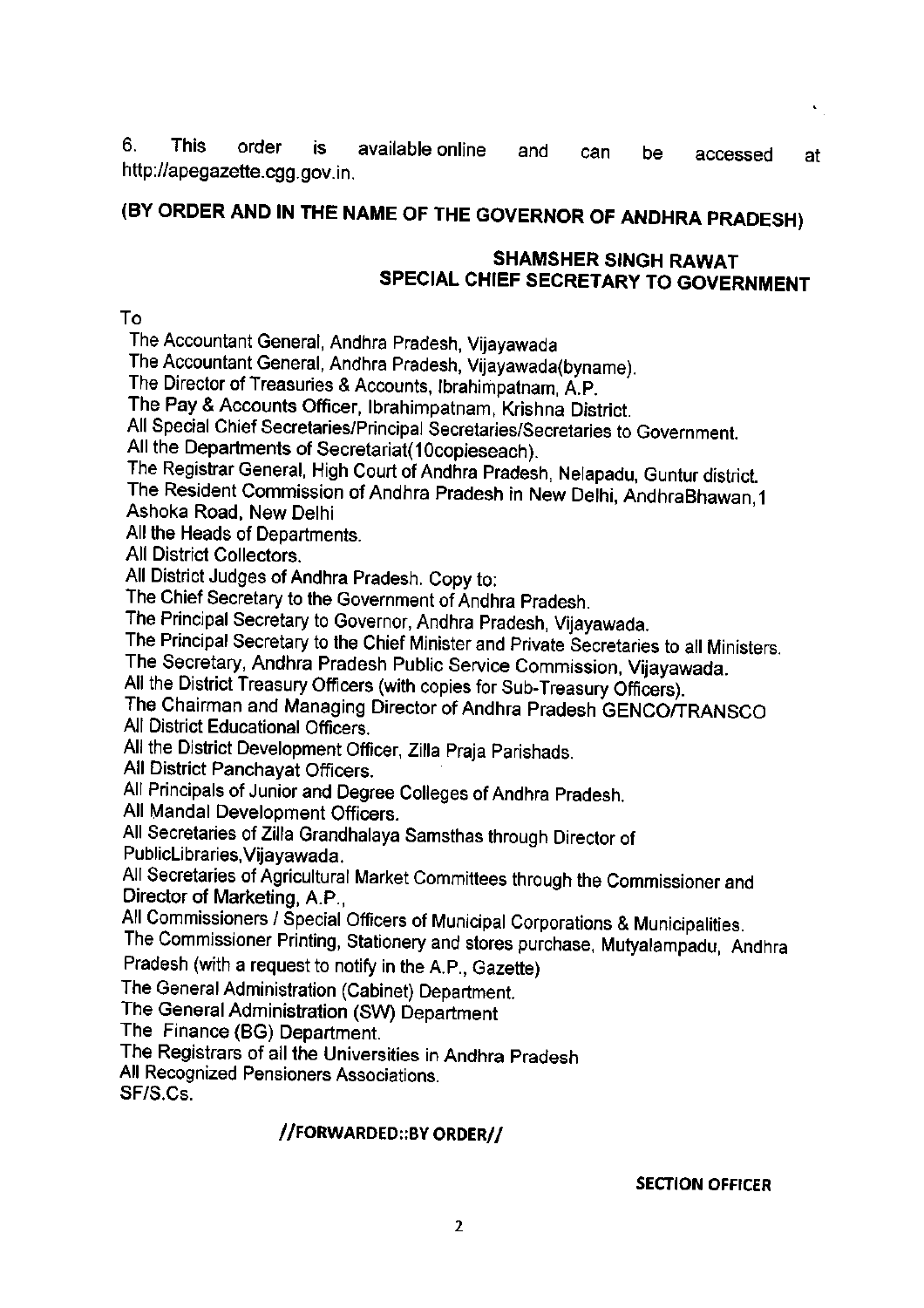| ANNEXURE TO G.O.Ms.No.106, FINANCE (HR-III-PENSION, GPF), DEPARTMENT, DATED: 11-05-2022 |  |
|-----------------------------------------------------------------------------------------|--|
|                                                                                         |  |

1

### ANNEXURE-I (ILLUSTRATION-I)

|          |                                           |                | <b>Drawn</b> particulars |                       |                                   | Due particulars |                                           |        |              |  |  |
|----------|-------------------------------------------|----------------|--------------------------|-----------------------|-----------------------------------|-----------------|-------------------------------------------|--------|--------------|--|--|
| Month    | <b>Basic</b><br><b>Pension</b>            | AQP            | DR@<br>33.536%           | Total                 | New<br><b>Pension</b>             | AQP             | New DR                                    | DR %   | <b>Total</b> |  |  |
| $Apr-20$ | 25840                                     | $\bf{0}$       | 8666                     | 34506                 | 39636                             | $\bf{0}$        | 2886                                      | 7.28%  | 42522        |  |  |
| May-20   | 25840                                     | $\mathbf{0}$   | 8666                     | 34506                 | 39636                             | $\bf{0}$        | 2886                                      | 7.28%  | 42522        |  |  |
| $Jun-20$ | 25840                                     | $\mathbf{0}$   | 8666                     | 34506                 | 39636                             | $\bf{0}$        | 2886                                      | 7.28%  | 42522        |  |  |
| $Jul-20$ | 25840                                     | $\mathbf{0}$   | 8666                     | 34506                 | 39636                             | $\bf{0}$        | 2886                                      | 7.28%  | 42522        |  |  |
| Aug-20   | 25840                                     | $\mathbf{0}$   | 8666                     | 34506                 | 39636                             | $\bf{0}$        | 2886                                      | 7.28%  | 42522        |  |  |
| $Sep-20$ | 25840                                     | $\mathbf{0}$   | 8666                     | 34506                 | 39636                             | $\bf{0}$        | 2886                                      | 7.28%  | 42522        |  |  |
| $Oct-20$ | 25840                                     | $\bf{0}$       | 8666                     | 34506                 | 39636                             | $\bf{0}$        | 2886                                      | 7.28%  | 42522        |  |  |
| Nov-20   | 25840                                     | $\mathbf{0}$   | 8666                     | 34506                 | 39636                             | $\bf{0}$        | 2886                                      | 7.28%  | 42522        |  |  |
| $Dec-20$ | 25840                                     | $\mathbf{0}$   | 8666                     | 34506                 | 39636                             | $\bf{0}$        | 2886                                      | 7.28%  | 42522        |  |  |
| $Jan-21$ | 25840                                     | $\mathbf{0}$   | 8666                     | 34506                 | 39636                             | $\Omega$        | 2886                                      | 7.28%  | 42522        |  |  |
| Feb-21   | 25840                                     | $\mathbf{0}$   | 8666                     | 34506                 | 39636                             | $\bf{0}$        | 2886                                      | 7.28%  | 42522        |  |  |
| $Mar-21$ | 25840                                     | $\theta$       | 8666                     | 34506                 | 39636                             | $\bf{0}$        | 2886                                      | 7.28%  | 42522        |  |  |
| Apr-21   | 25840                                     | $\bf{0}$       | 8666                     | 34506                 | 39636                             | $\bf{0}$        | 2886                                      | 7.28%  | 42522        |  |  |
| $May-21$ | 25840                                     | $\bf{0}$       | 8666                     | 34506                 | 39636                             | $\bf{0}$        | 2886                                      | 7.28%  | 42522        |  |  |
| $Jun-21$ | 25840                                     | $\mathbf{0}$   | 8666                     | 34506                 | 39636                             | $\bf{0}$        | 2886                                      | 7.28%  | 42522        |  |  |
| $Jul-21$ | 25840                                     | 0              | 8666                     | 34506                 | 39636                             | $\bf{0}$        | 7935                                      | 20.02% | 47572        |  |  |
| Aug-21   | 25840                                     | $\bf{0}$       | 8666                     | 34506                 | 39636                             | $\bf{0}$        | 7935                                      | 20.02% | 47572        |  |  |
| $Sep-21$ | 25840                                     | $\mathbf{0}$   | 8666                     | 34506                 | 39636                             | $\bf{0}$        | 7935                                      | 20.02% | 47572        |  |  |
| $Oct-21$ | 25840                                     | $\Omega$       | 8666                     | 34506                 | 39636                             | $\overline{0}$  | 7935                                      | 20.02% | 47572        |  |  |
| $Nov-21$ | 25840                                     | $\mathbf{0}$   | 8666                     | 34506                 | 39636                             | $\mathbf{0}$    | 7935                                      | 20.02% | 47572        |  |  |
| $Dec-21$ | 25840                                     | $\overline{0}$ | 8666                     | 34506                 | 39636                             | $\mathbf{0}$    | 7935                                      | 20.02% | 47572        |  |  |
|          | Total drawn in old scales                 | (A)            |                          | 724626                | Total Due details (C)             |                 |                                           |        | 923262       |  |  |
|          | Interim Relief drawn w.e.f 01.04.2020 (B) |                |                          | 146513                |                                   |                 | DR arrears due from July-19 to Mar-20 (D) |        | 12186        |  |  |
|          | Total Gross Pension drawn $(C = A + B)$   |                |                          | 871139                | Total Gross Pension due $(F=C+D)$ | 935448          |                                           |        |              |  |  |
|          |                                           |                |                          | Due-drawn $(G = F-C)$ |                                   |                 |                                           |        |              |  |  |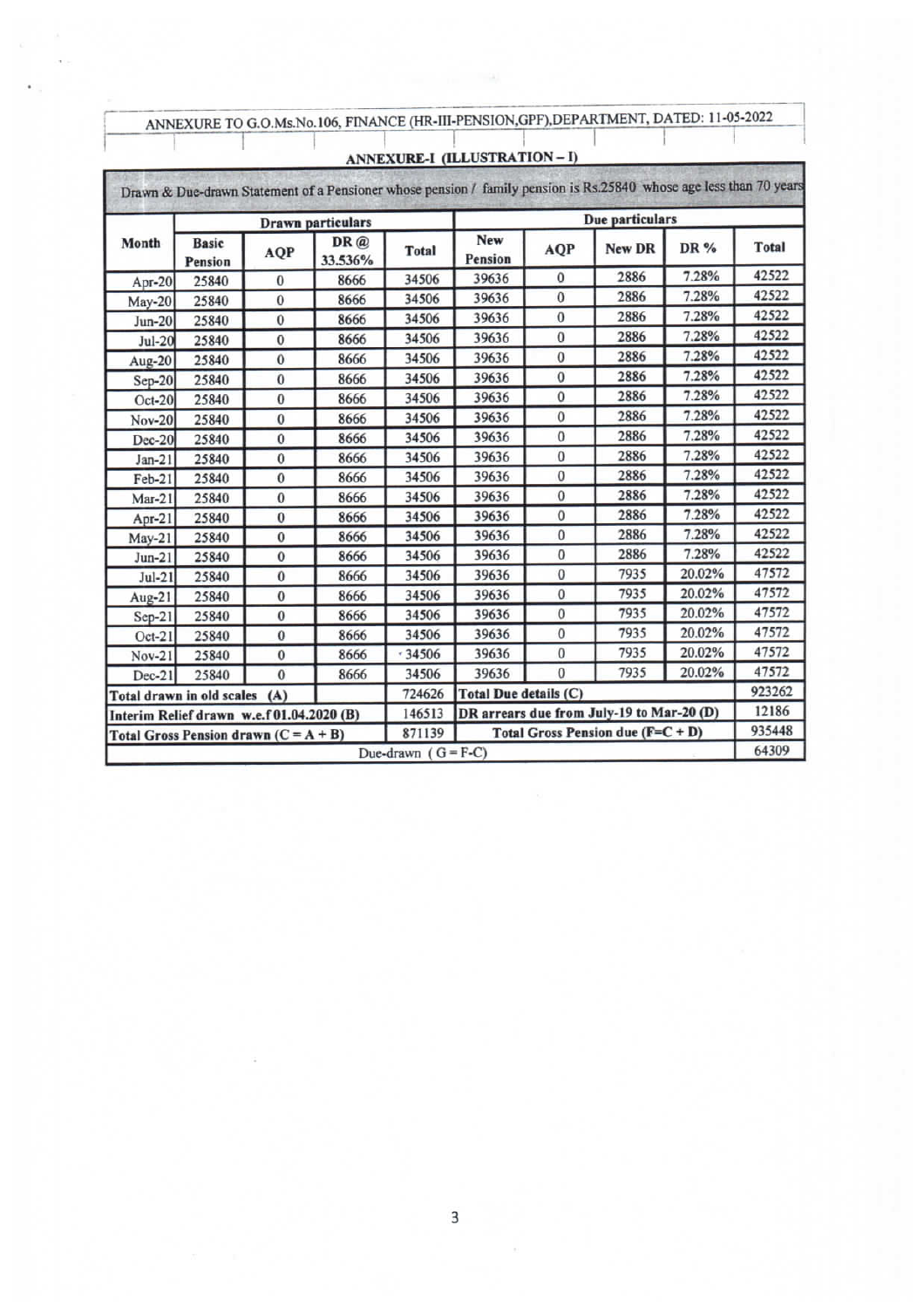|                                           |                                                                          |                                         |                          |              | Drawn & Due drawn Slatement of a pensioner whose pension / family pension is Rs 25840 on attaming (completion) the<br>and the company of the company of the company of the company of the company of the company of the company of t |             |                                           |        |              |  |
|-------------------------------------------|--------------------------------------------------------------------------|-----------------------------------------|--------------------------|--------------|--------------------------------------------------------------------------------------------------------------------------------------------------------------------------------------------------------------------------------------|-------------|-------------------------------------------|--------|--------------|--|
|                                           |                                                                          |                                         | <b>Drawn particulars</b> |              |                                                                                                                                                                                                                                      |             | Due particulars                           |        |              |  |
| Month                                     | <b>Basic</b><br>Pension                                                  | <b>AQP</b>                              | DR @<br>33.536%          | <b>Total</b> | New<br>Pension                                                                                                                                                                                                                       | AQP<br>(7%) | New DR                                    | DR%    | <b>Total</b> |  |
| <b>Apr-20</b>                             | 25840                                                                    | 2584                                    | 9532                     | 37956        | 39636                                                                                                                                                                                                                                | 2775        | 2886                                      | 7.28%  | 45297        |  |
| $May-20$                                  | 25840                                                                    | 2584                                    | 9532                     | 37956        | 39636                                                                                                                                                                                                                                | 2775        | 2886                                      | 7.28%  | 45297        |  |
| Jun-20                                    | 25840                                                                    | 2584                                    | 9532                     | 37956        | 39636                                                                                                                                                                                                                                | 2775        | 2886                                      | 7.28%  | 45297        |  |
| <b>Jul-20</b>                             | 25840                                                                    | 2584                                    | 9532                     | 37956        | 39636                                                                                                                                                                                                                                | 2775        | 2886                                      | 7.28%  | 45297        |  |
| Aug-20                                    | 25840                                                                    | 2584                                    | 9532                     | 37956        | 39636                                                                                                                                                                                                                                | 2775        | 2886                                      | 7.28%  | 45297        |  |
| $Sep-20$                                  | 25840                                                                    | 2584                                    | 9532                     | 37956        | 39636                                                                                                                                                                                                                                | 2775        | 2886                                      | 7.28%  | 45297        |  |
| $Oct-20$                                  | 25840                                                                    | 2584                                    | 9532                     | 37956        | 39636                                                                                                                                                                                                                                | 2775        | 2886                                      | 7.28%  | 45297        |  |
| <b>Nov-20</b>                             | 25840                                                                    | 2584                                    | 9532                     | 37956        | 39636                                                                                                                                                                                                                                | 2775        | 2886                                      | 7.28%  | 45297        |  |
| $Dec-20$                                  | 25840                                                                    | 2584                                    | 9532                     | 37956        | 39636                                                                                                                                                                                                                                | 2775        | 2886                                      | 7.28%  | 45297        |  |
| Jan-21                                    | 25840                                                                    | 2584                                    | 9532                     | 37956        | 39636                                                                                                                                                                                                                                | 2775        | 2886                                      | 7.28%  | 45297        |  |
| $Fcb-21$                                  | 25840                                                                    | 2584                                    | 9532                     | 37956        | 39636                                                                                                                                                                                                                                | 2775        | 2886                                      | 7.28%  | 45297        |  |
| Mar-21                                    | 25840                                                                    | 2584                                    | 9532                     | 37956        | 39636                                                                                                                                                                                                                                | 2775        | 2886                                      | 7.28%  | 45297        |  |
| Apr-21                                    | 25840                                                                    | 2584                                    | 9532                     | 37956        | 39636                                                                                                                                                                                                                                | 2775        | 2886                                      | 7.28%  | 45297        |  |
| May-21                                    | 25840                                                                    | 2584                                    | 9532                     | 37956        | 39636                                                                                                                                                                                                                                | 2775        | 2886                                      | 7.28%  | 45297        |  |
| Jun-21                                    | 25840                                                                    | 2584                                    | 9532                     | 37956        | 39636                                                                                                                                                                                                                                | 2775        | 2886                                      | 7.28%  | 45297        |  |
| Jul-21                                    | 25840                                                                    | 2584                                    | 9532                     | 37956        | 39636                                                                                                                                                                                                                                | 2775        | 7935                                      | 20.02% | 50346        |  |
| Aug-21                                    | 25840                                                                    | 2584                                    | 9532                     | 37956        | 39636                                                                                                                                                                                                                                | 2775        | 7935                                      | 20.02% | 50346        |  |
| $Sep-21$                                  | 25840                                                                    | 2584                                    | 9532                     | 37956        | 39636                                                                                                                                                                                                                                | 2775        | 7935                                      | 20.02% | 50346        |  |
| Oct-21                                    | 25840                                                                    | 2584                                    | 9532                     | 37956        | 39636                                                                                                                                                                                                                                | 2775        | 7935                                      | 20.02% | 50346        |  |
| <b>Nov-21</b>                             | 25840                                                                    | 2584                                    | 9532                     | 37956        | 39636                                                                                                                                                                                                                                | 2775        | 7935                                      | 20.02% | 50346        |  |
| $Dec-21$                                  | 25840                                                                    | 2584                                    | 9532                     | 37956        | 39636                                                                                                                                                                                                                                | 2775        | 7935                                      | 20.02% | 50346        |  |
|                                           | Total drawn in old scales                                                | (A)                                     |                          | 797076       | Total Due details (C)                                                                                                                                                                                                                |             |                                           |        | 981521       |  |
| Interim Relief drawn w.e.f 01.04.2020 (B) |                                                                          |                                         |                          | 146513       |                                                                                                                                                                                                                                      |             | DR arrears due from July-19 to Mar-20 (D) |        | 12186        |  |
|                                           |                                                                          | Total Gross Pension drawn $(C = A + B)$ |                          | 943589       |                                                                                                                                                                                                                                      |             |                                           |        | 993707       |  |
|                                           | Total Gross Pension due ( $F = C + D$ )<br>Due-drawn $f \cdot G = F - C$ |                                         |                          |              |                                                                                                                                                                                                                                      |             |                                           |        |              |  |

### ANNEXURE-I (ILLUSTRATION - II)

 $\sim$   $\epsilon$ 

 $\bullet$ 

 $\bar{\beta}$ 

 $\bar{\beta}$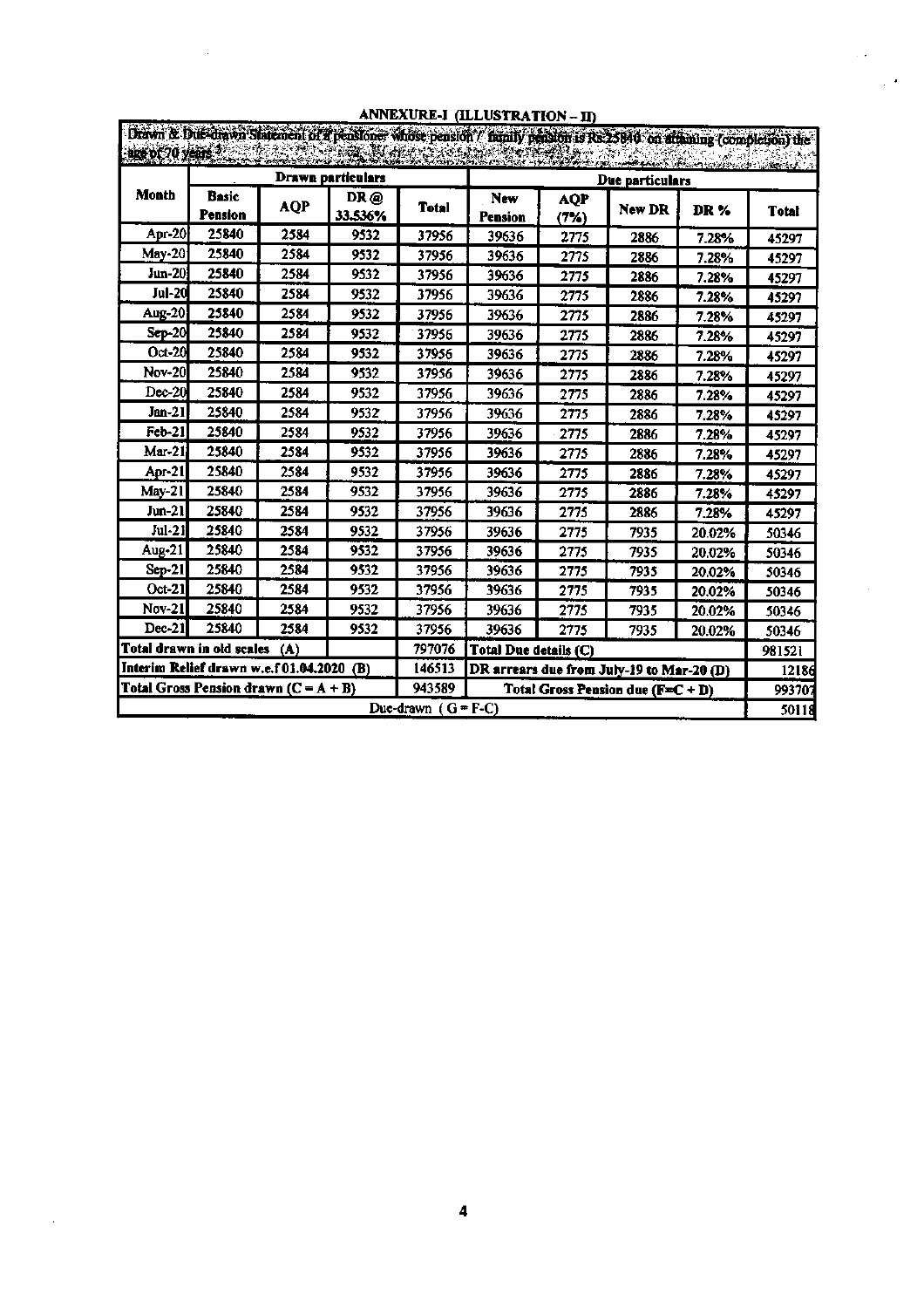| age of 75 years |                                           |            | <b>Drawn</b> particulars |                                 | Due particulars       |              |                                           |        |              |  |
|-----------------|-------------------------------------------|------------|--------------------------|---------------------------------|-----------------------|--------------|-------------------------------------------|--------|--------------|--|
| Month           | <b>Basic</b><br><b>Pension</b>            | <b>AQP</b> | DR @<br>33.536%          | Total                           | New<br><b>Pension</b> | AQP<br>(12%) | New DR                                    | DR %   | <b>Total</b> |  |
| Apr-20          | 25840                                     | 3876       | 9966                     | 39682                           | 39636                 | 4756         | 2886                                      | 7.28%  | 47278        |  |
| May-20          | 25840                                     | 3876       | 9966                     | 39682                           | 39636                 | 4756         | 2886                                      | 7.28%  | 47278        |  |
| $Jun-20$        | 25840                                     | 3876       | 9966                     | 39682                           | 39636                 | 4756         | 2886                                      | 7.28%  | 47278        |  |
| $Jul-20$        | 25840                                     | 3876       | 9966                     | 39682                           | 39636                 | 4756         | 2886                                      | 7.28%  | 47278        |  |
|                 | 25840                                     | 3876       | 9966                     | 39682                           | 39636                 | 4756         | 2886                                      | 7.28%  | 47278        |  |
| Aug-20          | 25840                                     | 3876       | 9966                     | 39682                           | 39636                 | 4756         | 2886                                      | 7.28%  | 47278        |  |
| $Sep-20$        | 25840                                     | 3876       | 9966                     | 39682                           | 39636                 | 4756         | 2886                                      | 7.28%  | 47278        |  |
| Oct-20          | 25840                                     | 3876       | 9966                     | 39682                           | 39636                 | 4756         | 2886                                      | 7.28%  | 47278        |  |
| <b>Nov-20</b>   |                                           | 3876       | 9966                     | 39682                           | 39636                 | 4756         | 2886                                      | 7.28%  | 47278        |  |
| Dec-20          | 25840                                     | 3876       | 9966                     | 39682                           | 39636                 | 4756         | 2886                                      | 7.28%  | 47278        |  |
| $Jan-21$        | 25840                                     | 3876       | 9966                     | 39682                           | 39636                 | 4756         | 2886                                      | 7.28%  | 47278        |  |
| $Feb-21$        | 25840                                     | 3876       | 9966                     | 39682                           | 39636                 | 4756         | 2886                                      | 7.28%  | 47278        |  |
| $Mar-21$        | 25840                                     | 3876       | 9966                     | 39682                           | 39636                 | 4756         | 2886                                      | 7.28%  | 47278        |  |
| Apr-21          | 25840                                     | 3876       | 9966                     | 39682                           | 39636                 | 4756         | 2886                                      | 7.28%  | 47278        |  |
| $May-21$        | 25840                                     |            | 9966                     | 39682                           | 39636                 | 4756         | 2886                                      | 7.28%  | 47278        |  |
| $Jun-21$        | 25840                                     | 3876       | 9966                     | 39682                           | 39636                 | 4756         | 7935                                      | 20.02% | 52327        |  |
| $Jul-21$        | 25840                                     | 3876       | 9966                     | 39682                           | 39636                 | 4756         | 7935                                      | 20.02% | 52327        |  |
| Aug-21          | 25840                                     | 3876       | 9966                     | 39682                           | 39636                 | 4756         | 7935                                      | 20.02% | 52327        |  |
| $Sep-21$        | 25840                                     | 3876       | 9966                     | 39682                           | 39636                 | 4756         | 7935                                      | 20.02% | 52327        |  |
| $Oct-21$        | 25840                                     | 3876       |                          | 39682                           | 39636                 | 4756         | 7935                                      | 20.02% | 52327        |  |
| $Nov-21$        | 25840                                     | 3876       | 9966                     | 39682                           | 39636                 | 4756         | 7935                                      | 20.02% | 52327        |  |
| $Dec-21$        | 25840                                     | 3876       | 9966                     |                                 | Total Due details (C) |              |                                           |        | 1023139      |  |
|                 | Total drawn in old scales                 | (A)        |                          | 833322                          |                       |              | DR arrears due from July-19 to Mar-20 (D) |        | 12186        |  |
|                 | Interim Relief drawn w.e.f 01.04.2020 (B) |            |                          | 146513                          |                       |              | Total Gross Pension due (F=C + D)         |        | 1035325      |  |
|                 | Total Gross Pension drawn $(C = A + B)$   |            |                          | 979835<br>Due-drawn $(G = F-C)$ |                       | 55490        |                                           |        |              |  |

### ANNEXURE-I (ILLUSTRATION - III)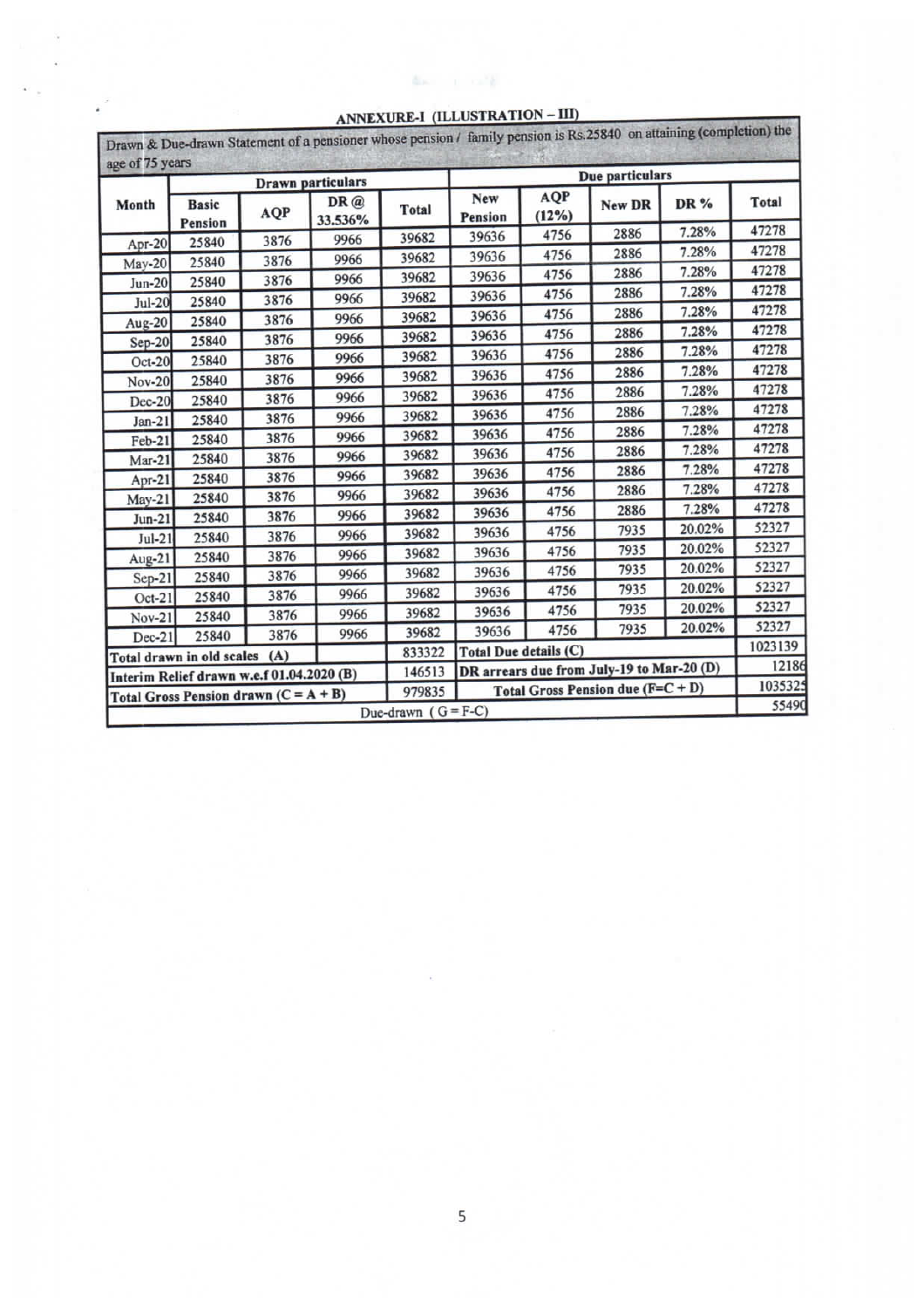|                                           | ARREAUKE-I (ILLUSTRATION – IV)<br>Deavil & the drawn Statement of a pensioner whose pension / family pension is Rs 25840 on what high (completion) the |            |                   |                         |                                           |                     |                                  |        |              |  |  |  |
|-------------------------------------------|--------------------------------------------------------------------------------------------------------------------------------------------------------|------------|-------------------|-------------------------|-------------------------------------------|---------------------|----------------------------------|--------|--------------|--|--|--|
| aos de 30 Jean.                           |                                                                                                                                                        |            |                   |                         | ALCOHOL DESCRIPTION AND LARGE             |                     | <b>The property of the State</b> |        |              |  |  |  |
|                                           |                                                                                                                                                        |            | Drawn particulars |                         | 부사가 나지 아직 아이가 있다.<br>Due particulars      |                     |                                  |        |              |  |  |  |
| Month                                     | <b>Basic</b><br><b>Pension</b>                                                                                                                         | <b>AQP</b> | DR @<br>33.536%   | Total                   | New<br>Pension                            | <b>AQP</b><br>(20%) | New DR                           | DR %   | <b>Total</b> |  |  |  |
| Apr-20                                    | 25840                                                                                                                                                  | 5168       | 10399             | 41407                   | 39636                                     | 7927                | 3463                             | 7.28%  | 51026        |  |  |  |
| May-201                                   | 25840                                                                                                                                                  | 5168       | 10399             | 41407                   | 39636                                     | 7927                | 3463                             | 7.28%  | 51026        |  |  |  |
| <b>Jun-20</b>                             | 25840                                                                                                                                                  | 5168       | 10399             | 41407                   | 39636                                     | 7927                | 3463                             | 7.28%  | 51026        |  |  |  |
| <b>Jul-20</b>                             | 25840                                                                                                                                                  | 5168       | 10399             | 41407                   | 39636                                     | 7927                | 3463                             | 7.28%  | 51026        |  |  |  |
| <b>Aug-20</b>                             | 25840                                                                                                                                                  | 5168       | 10399             | 41407                   | 39636                                     | 7927                | 3463                             | 7.28%  | 51026        |  |  |  |
| $Sep-20$                                  | 25840                                                                                                                                                  | 5168       | 10399             | 41407                   | 39636                                     | 7927                | 3463                             | 7.28%  | 51026        |  |  |  |
| Oct-20                                    | 25840                                                                                                                                                  | 5168       | 10399             | 41407                   | 39636                                     | 7927                | 3463                             | 7.28%  | 51026        |  |  |  |
| <b>Nov-201</b>                            | 25840                                                                                                                                                  | 5168       | 10399             | 41407                   | 39636                                     | 7927                | 3463                             | 7.28%  | 51026        |  |  |  |
| $Dec-20$                                  | 25840                                                                                                                                                  | 5168       | 10399             | 41407                   | 39636                                     | 7927                | 3463                             | 7.28%  | 51026        |  |  |  |
| $Jan-21$                                  | 25840                                                                                                                                                  | 5168       | 10399             | 41407                   | 39636                                     | 7927                | 3463                             | 7.28%  | 51026        |  |  |  |
| Feb-21                                    | 25840                                                                                                                                                  | 5168       | 10399             | 41407                   | 39636                                     | 7927                | 3463                             | 7.28%  | 51026        |  |  |  |
| Mar-21                                    | 25840                                                                                                                                                  | 5168       | 10399             | 41407                   | 39636                                     | 7927                | 3463                             | 7.28%  | 51026        |  |  |  |
| Apr-21                                    | 25840                                                                                                                                                  | 5168       | 10399             | 41407                   | 39636                                     | 7927                | 3463                             | 7.28%  | 51026        |  |  |  |
| $M$ ay-21                                 | 25840                                                                                                                                                  | 5168       | 10399             | 41407                   | 39636                                     | 7927                | 3463                             | 7.28%  | 51026        |  |  |  |
| Jun-21                                    | 25840                                                                                                                                                  | 5168       | 10399             | 41407                   | 39636                                     | 7927                | 3463                             | 7.28%  | 51026        |  |  |  |
| Jul-21                                    | 25840                                                                                                                                                  | 5168       | 10399             | 41407                   | 39636                                     | 7927                | 9522                             | 20.02% | 57085        |  |  |  |
| Aug-21                                    | 25840                                                                                                                                                  | 5168       | 10399             | 41407                   | 39636                                     | 7927                | 9522                             | 20.02% | 57085        |  |  |  |
| $Sep-21$                                  | 25840                                                                                                                                                  | 5168       | 10399             | 41407                   | 39636                                     | 7927                | 9522                             | 20.02% | 57085        |  |  |  |
| Oct-21                                    | 25840                                                                                                                                                  | 5168       | 10399             | 41407                   | 39636                                     | 7927                | 9522                             | 20.02% | 57085        |  |  |  |
| Nov-21                                    | 25840                                                                                                                                                  | 5168       | 10399             | 41407                   | 39636                                     | 7927                | 9522                             | 20.02% | 57085        |  |  |  |
| $Dec-21$                                  | 25840                                                                                                                                                  | 5168       | 10399             | 41407                   | 39636                                     | 7927                | 9522                             | 20.02% | 57085        |  |  |  |
| Total drawn in old scales                 |                                                                                                                                                        | (A)        |                   | 869547                  | <b>Total Due details (C)</b>              | 1107904.2           |                                  |        |              |  |  |  |
| Interim Relief drawn w.e.f 01.04.2020 (B) |                                                                                                                                                        |            |                   | 146513                  | DR arrears due from July-19 to Mar-20 (D) |                     |                                  |        | 12186        |  |  |  |
| Total Gross Pension drawn $(C = A + B)$   |                                                                                                                                                        |            |                   | 1016060                 | Total Gross Pension due (F=C + D)         |                     |                                  |        | 1120090.     |  |  |  |
|                                           |                                                                                                                                                        |            |                   | Due-drawn $(G = F - C)$ |                                           |                     |                                  |        | 104030       |  |  |  |

### ANNEXURE-I (ILLUSTRATION-IV)

 $\mathcal{L}^{\text{max}}$ 

į.

 $\mathbf{r}$ 

 $\sim$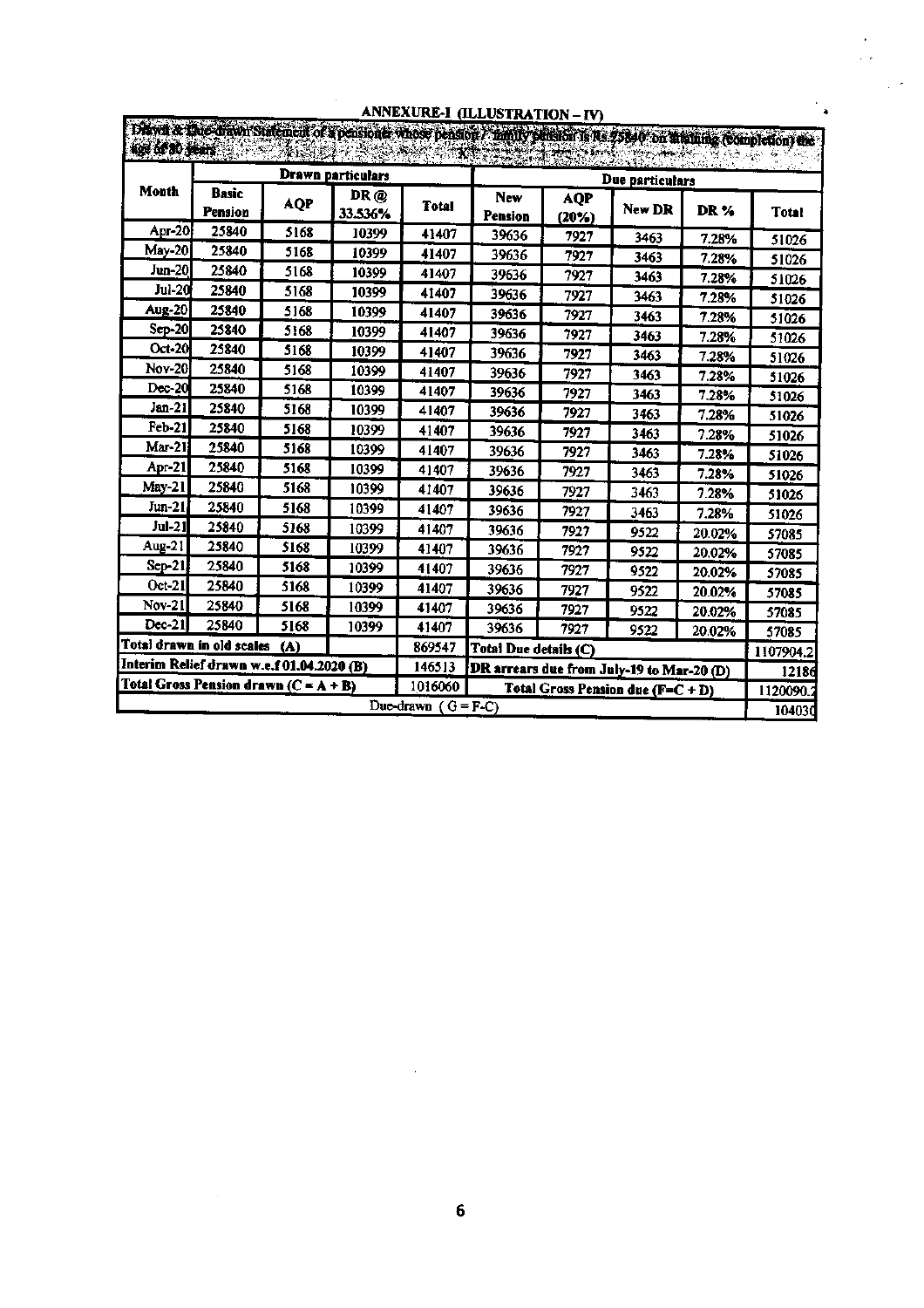| age of 85 years                           |                                |      |                          |                |                                           |                     | Drawn & Due-drawn Statement of a pensioner whose pension / family pension is Rs.25840 on attaining (completion) the |        |         |  |
|-------------------------------------------|--------------------------------|------|--------------------------|----------------|-------------------------------------------|---------------------|---------------------------------------------------------------------------------------------------------------------|--------|---------|--|
|                                           |                                |      | <b>Drawn</b> particulars |                |                                           | Due particulars     |                                                                                                                     |        |         |  |
| Month                                     | <b>Basic</b><br><b>Pension</b> | AQP  | DR@<br>33.536%           | <b>Total</b>   | New<br><b>Pension</b>                     | <b>AQP</b><br>(25%) | New DR                                                                                                              | DR %   | Total   |  |
| Apr-20                                    | 25840                          | 6460 | 10832                    | 43132          | 39636                                     | 9909                | 3751                                                                                                                | 7.28%  | 53296   |  |
| May-20                                    | 25840                          | 6460 | 10832                    | 43132          | 39636                                     | 9909                | 3751                                                                                                                | 7.28%  | 53296   |  |
| $Jun-20$                                  | 25840                          | 6460 | 10832                    | 43132          | 39636                                     | 9909                | 3751                                                                                                                | 7.28%  | 53296   |  |
| $Jul-20$                                  | 25840                          | 6460 | 10832                    | 43132          | 39636                                     | 9909                | 3751                                                                                                                | 7.28%  | 53296   |  |
| Aug- $20$                                 | 25840                          | 6460 | 10832                    | 43132          | 39636                                     | 9909                | 3751                                                                                                                | 7.28%  | 53296   |  |
| $Sep-20$                                  | 25840                          | 6460 | 10832                    | 43132          | 39636                                     | 9909                | 3751                                                                                                                | 7.28%  | 53296   |  |
| $Oct-20$                                  | 25840                          | 6460 | 10832                    | 43132          | 39636                                     | 9909                | 3751                                                                                                                | 7.28%  | 53296   |  |
| Nov-20                                    | 25840                          | 6460 | 10832                    | 43132          | 39636                                     | 9909                | 3751                                                                                                                | 7.28%  | 53296   |  |
| Dec-20                                    | 25840                          | 6460 | 10832                    | 43132          | 39636                                     | 9909                | 3751                                                                                                                | 7.28%  | 53296   |  |
| $Jan-21$                                  | 25840                          | 6460 | 10832                    | 43132          | 39636                                     | 9909                | 3751                                                                                                                | 7.28%  | 53296   |  |
| $Feb-21$                                  | 25840                          | 6460 | 10832                    | 43132          | 39636                                     | 9909                | 3751                                                                                                                | 7.28%  | 53296   |  |
| $Mar-21$                                  | 25840                          | 6460 | 10832                    | 43132          | 39636                                     | 9909                | 3751                                                                                                                | 7.28%  | 53296   |  |
| Apr-21                                    | 25840                          | 6460 | 10832                    | 43132          | 39636                                     | 9909                | 3751                                                                                                                | 7.28%  | 53296   |  |
| $May-21$                                  | 25840                          | 6460 | 10832                    | 43132          | 39636                                     | 9909                | 3751                                                                                                                | 7.28%  | 53296   |  |
| $Jun-21$                                  | 25840                          | 6460 | 10832                    | 43132          | 39636                                     | 9909                | 3751                                                                                                                | 7.28%  | 53296   |  |
| $Jul-21$                                  | 25840                          | 6460 | 10832                    | 43132          | 39636                                     | 9909                | 10316                                                                                                               | 20.02% | 59861   |  |
| Aug-21                                    | 25840                          | 6460 | 10832                    | 43132          | 39636                                     | 9909                | 10316                                                                                                               | 20.02% | 59861   |  |
| $Sep-21$                                  | 25840                          | 6460 | 10832                    | 43132          | 39636                                     | 9909                | 10316                                                                                                               | 20.02% | 59861   |  |
| $Oct-21$                                  | 25840                          | 6460 | 10832                    | 43132          | 39636                                     | 9909                | 10316                                                                                                               | 20.02% | 59861   |  |
| $Nov-21$                                  | 25840                          | 6460 | 10832                    | 43132          | 39636                                     | 9909                | 10316                                                                                                               | 20.02% | 59861   |  |
| $Dec-21$                                  | 25840                          | 6460 | 10832                    | 43132          | 39636                                     | 9909                | 10316                                                                                                               | 20.02% | 59861   |  |
| Total drawn in old scales                 |                                | (A)  |                          | 905772         | Total Due details (C)                     |                     | 1158606                                                                                                             |        |         |  |
| Interim Relief drawn w.e.f 01.04.2020 (B) |                                |      |                          | 146513         | DR arrears due from July-19 to Mar-20 (D) |                     |                                                                                                                     |        | 12186   |  |
| Total Gross Pension drawn $(C = A + B)$   |                                |      |                          | 1052285        | Total Gross Pension due $(F=C+D)$         |                     |                                                                                                                     |        | 1170792 |  |
|                                           |                                |      |                          | Due-drawn<br>1 | $G = F-C$                                 |                     |                                                                                                                     |        | 118507  |  |

### ANNEXURE-I (ILLUSTRATION - V)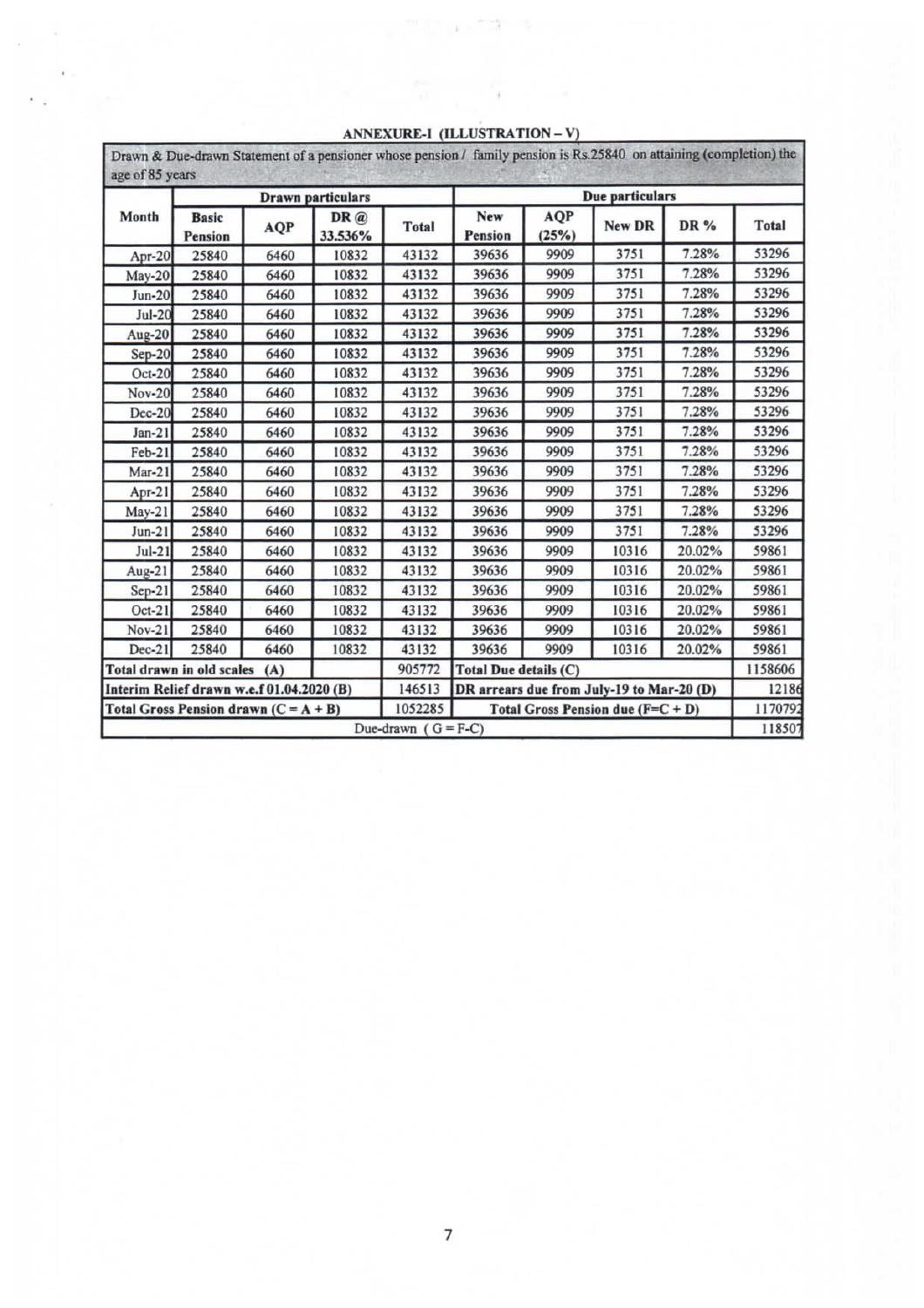|                                           |                                         |            | Drawn particulars |              | Due particulars                           |                        |        |        |              |  |
|-------------------------------------------|-----------------------------------------|------------|-------------------|--------------|-------------------------------------------|------------------------|--------|--------|--------------|--|
| Month                                     | <b>Basic</b><br>Pension                 | <b>AQP</b> | DR @<br>33.536%   | <b>Total</b> | New<br>Pension                            | <b>AQP</b><br>$(30\%)$ | New DR | DR%    | <b>Total</b> |  |
| Apr-20                                    | 25840                                   | 7752       | 11265             | 44857        | 39636                                     | 11891                  | 4040   | 7.28%  | 55567        |  |
| May-20                                    | 25840                                   | 7752       | 11265             | 44857        | 39636                                     | 11891                  | 4040   | 7.28%  | 55567        |  |
| Jun-201                                   | 25840                                   | 7752       | 11265             | 44857        | 39636                                     | 11891                  | 4040   | 7.28%  | 55567        |  |
| Jul-20                                    | 25840                                   | 7752       | 11265             | 44857        | 39636                                     | 11891                  | 4040   | 7.28%  | 55567        |  |
| <b>Aug-20</b>                             | 25840                                   | 7752       | 11265             | 44857        | 39636                                     | 11891                  | 4040   | 7.28%  | 55567        |  |
| $Sep-201$                                 | 25840                                   | 7752       | 11265             | 44857        | 39636                                     | 11891                  | 4040   | 7.28%  | 55567        |  |
| Oct-20                                    | 25840                                   | 7752       | 11265             | 44857        | 39636                                     | 11891                  | 4040   | 7.28%  | 55567        |  |
| Nov-20                                    | 25840                                   | 7752       | 11265             | 44857        | 39636                                     | 11891                  | 4040   | 7.28%  | 55567        |  |
| Dec-20                                    | 25840                                   | 7752       | 11265             | 44857        | 39636                                     | 11891                  | 4040   | 7.28%  | 55567        |  |
| Jan-21                                    | 25840                                   | 7752       | 11265             | 44857        | 39636                                     | 11891                  | 4040   | 7.28%  | 55567        |  |
| $Feb-21$                                  | 25840                                   | 7752       | 11265             | 44857        | 39636                                     | 11891                  | 4040   | 7.28%  | 55567        |  |
| Mar-21                                    | 25840                                   | 7752       | 11265             | 44857        | 39636                                     | 11891                  | 4040   | 7.28%  | 55567        |  |
| Apr-21                                    | 25840                                   | 7752       | 11265             | 44857        | 39636                                     | 11891                  | 4040   | 7.28%  | 55567        |  |
| $M$ ay-21                                 | 25840                                   | 7752       | 11265             | 44857        | 39636                                     | 11891                  | 4040   | 7.28%  | 55567        |  |
| Jun-21                                    | 25840                                   | 7752       | 11265             | 44857        | 39636                                     | 11891                  | 4040   | 7.28%  | 55567        |  |
| Jul-21                                    | 25840                                   | 7752       | 11265             | 44857        | 39636                                     | 11891                  | 11109  | 20.02% | 62636        |  |
| Aug-21                                    | 25840                                   | 7752       | 11265             | 44857        | 39636                                     | 11891                  | 11109  | 20.02% | 62636        |  |
| $Sep-21$                                  | 25840                                   | 7752       | 11265             | 44857        | 39636                                     | 11891                  | 11109  | 20.02% | 62636        |  |
| $Oct-21$                                  | 25840                                   | 7752       | 11265             | 44857        | 39636                                     | 11891                  | 11109  | 20.02% | 62636        |  |
| Nov-21                                    | 25840                                   | 7752       | 11265             | 44857        | 39636                                     | 11891                  | 11109  | 20.02% | 62636        |  |
| $Dec-21$                                  | 25840                                   | 7752       | 11265             | 44857        | 39636                                     | 11891                  | 11109  | 20.02% | 62636        |  |
|                                           | Total drawn in old scales               | (A)        |                   | 941997       | Total Due details (C)                     | 1209317                |        |        |              |  |
| Interim Relief drawn w.e.f 01.04.2020 (B) |                                         |            |                   | 146513       | DR arrears due from July-19 to Mar-20 (D) | 12186                  |        |        |              |  |
|                                           | Total Gross Pension drawn $(C = A + B)$ |            |                   | 1088510      | Total Gross Pension due $(F=C+D)$         |                        |        |        |              |  |

# ANNEXURE-1 (ILLUSTRATION - VI)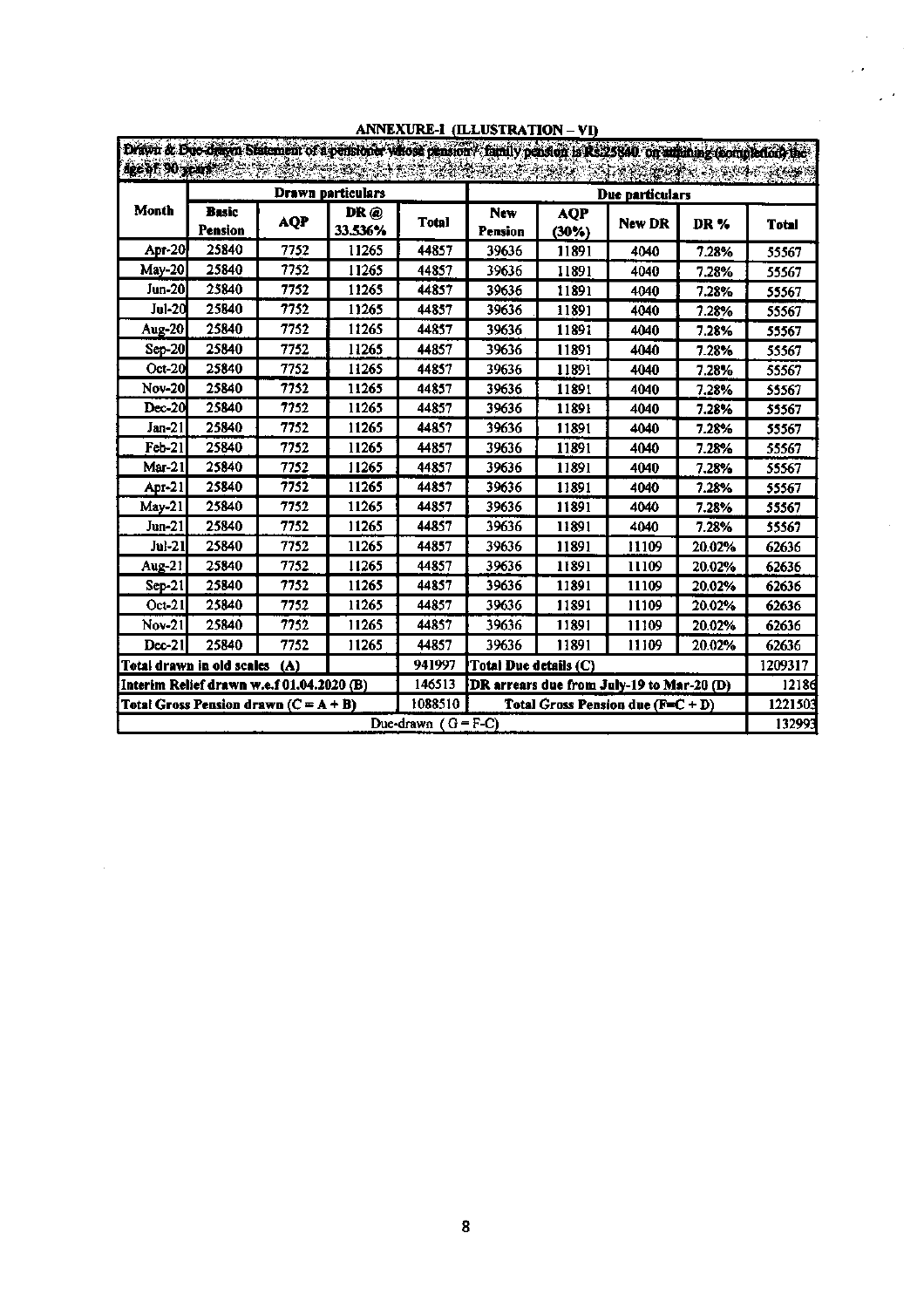| age of 95 years                           |                                |            | Drawn & Due-drawn Statement of a pensioner whose pension / family pension is Rs.25840 on attaining (completion) the |                         |                                           |              |                 |            |              |
|-------------------------------------------|--------------------------------|------------|---------------------------------------------------------------------------------------------------------------------|-------------------------|-------------------------------------------|--------------|-----------------|------------|--------------|
|                                           |                                |            | <b>Drawn</b> particulars                                                                                            |                         |                                           |              | Due particulars |            |              |
| Month                                     | <b>Basic</b><br><b>Pension</b> | <b>AQP</b> | DR@<br>33.536%                                                                                                      | <b>Total</b>            | <b>New</b><br>Pension                     | AQP<br>(35%) | New DR          | <b>DR%</b> | <b>Total</b> |
| Apr-20                                    | 25840                          | 9044       | 11699                                                                                                               | 46583                   | 39636                                     | 13873        | 4328            | 7.28%      | 57837        |
| $May-20$                                  | 25840                          | 9044       | 11699                                                                                                               | 46583                   | 39636                                     | 13873        | 4328            | 7.28%      | 57837        |
| $Jun-20$                                  | 25840                          | 9044       | 11699                                                                                                               | 46583                   | 39636                                     | 13873        | 4328            | 7.28%      | 57837        |
| $Jul-20$                                  | 25840                          | 9044       | 11699                                                                                                               | 46583                   | 39636                                     | 13873        | 4328            | 7.28%      | 57837        |
| Aug-20                                    | 25840                          | 9044       | 11699                                                                                                               | 46583                   | 39636                                     | 13873        | 4328            | 7.28%      | 57837        |
| $Sep-20$                                  | 25840                          | 9044       | 11699                                                                                                               | 46583                   | 39636                                     | 13873        | 4328            | 7.28%      | 57837        |
| $Oct-20$                                  | 25840                          | 9044       | 11699                                                                                                               | 46583                   | 39636                                     | 13873        | 4328            | 7.28%      | 57837        |
| Nov-20                                    | 25840                          | 9044       | 11699                                                                                                               | 46583                   | 39636                                     | 13873        | 4328            | 7.28%      | 57837        |
| $Dec-20$                                  | 25840                          | 9044       | 11699                                                                                                               | 46583                   | 39636                                     | 13873        | 4328            | 7.28%      | 57837        |
| $Jan-21$                                  | 25840                          | 9044       | 11699                                                                                                               | 46583                   | 39636                                     | 13873        | 4328            | 7.28%      | 57837        |
| Feb-21                                    | 25840                          | 9044       | 11699                                                                                                               | 46583                   | 39636                                     | 13873        | 4328            | 7.28%      | 57837        |
| $Mar-21$                                  | 25840                          | 9044       | 11699                                                                                                               | 46583                   | 39636                                     | 13873        | 4328            | 7.28%      | 57837        |
| Apr-21                                    | 25840                          | 9044       | 11699                                                                                                               | 46583                   | 39636                                     | 13873        | 4328            | 7.28%      | 57837        |
| $May-21$                                  | 25840                          | 9044       | 11699                                                                                                               | 46583                   | 39636                                     | 13873        | 4328            | 7.28%      | 57837        |
| $Jun-21$                                  | 25840                          | 9044       | 11699                                                                                                               | 46583                   | 39636                                     | 13873        | 4328            | 7.28%      | 57837        |
| $Jul-21$                                  | 25840                          | 9044       | 11699                                                                                                               | 46583                   | 39636                                     | 13873        | 11903           | 20.02%     | 65412        |
| Aug-21                                    | 25840                          | 9044       | 11699                                                                                                               | 46583                   | 39636                                     | 13873        | 11903           | 20.02%     | 65412        |
| $Sep-21$                                  | 25840                          | 9044       | 11699                                                                                                               | 46583                   | 39636                                     | 13873        | 11903           | 20.02%     | 65412        |
| $Oct-21$                                  | 25840                          | 9044       | 11699                                                                                                               | 46583                   | 39636                                     | 13873        | 11903           | 20.02%     | 65412        |
| $Nov-21$                                  | 25840                          | 9044       | 11699                                                                                                               | 46583                   | 39636                                     | 13873        | 11903           | 20.02%     | 65412        |
| $Dec-21$                                  | 25840                          | 9044       | 11699                                                                                                               | 46583                   | 39636                                     | 13873        | 11903           | 20.02%     | 65412        |
| Total drawn in old scales                 |                                | (A)        |                                                                                                                     | 978243                  | <b>Total Due details (C)</b>              | 1260019      |                 |            |              |
| Interim Relief drawn w.e.f 01.04.2020 (B) |                                |            |                                                                                                                     | 146513                  | DR arrears due from July-19 to Mar-20 (D) |              |                 |            | 12186        |
| Total Gross Pension drawn $(C = A + B)$   |                                |            |                                                                                                                     | 1124756                 | Total Gross Pension due $(F=C+D)$         |              |                 |            | 1272205      |
|                                           |                                |            |                                                                                                                     | Due-drawn<br>$\epsilon$ | $G = F-C$                                 |              |                 |            | 147449       |

### ANNEXURE-I (ILLUSTRATION - VII)